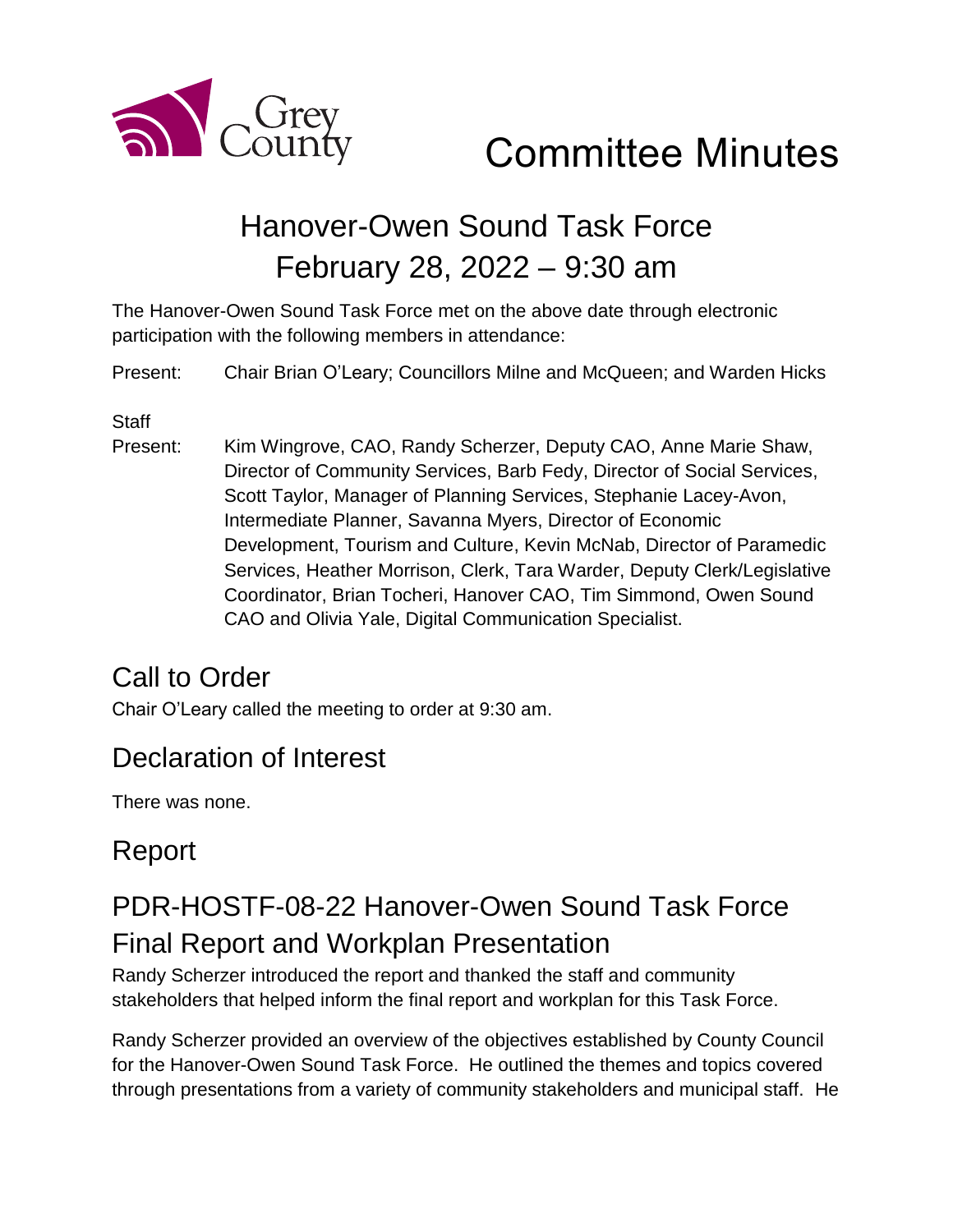spoke to the social determinants of health noting that many of the themes and challenges are interconnected, indicating that a multi-pronged approach will be required to address these challenges.

Mr. Scherzer then spoke to the alignment with Recolour Grey, noting that policies and objectives have been broken out by themes to address opportunities heard from community stakeholders. Continued policy implementation will occur through Recolour Grey and will assist in addressing some of the challenges heard by the Task Force. He noted that while the challenges identified in the report are prevalent in all areas of Grey County, they do concentrate in the two urban areas of Hanover and Owen Sound.

Mr. Scherzer then spoke to several new initiatives and updates for the members that are contained within the proposed workplan. He noted that some initiatives have commenced while others have been exacerbated by factors including the pandemic and will be looked at in future workplan updates.

Randy Scherzer provided an overview of the final staff report from the Hanover-Owen Sound Task Force and outlined the workplan components. He then outlined the specific themes and recommended actions within the workplan.

#### **Housing Opportunities**

Mr. Scherzer noted housing was mentioned within each of the themes heard by the Task Force. He noted that the key is to continue implementation of the Housing Action Plan, some of which have already been implemented, including utilizing the Affordable Housing Fund, implementing the Housing Surplus Land Bank, promotion of the Community Improvement Plan incentives, promotion of the development charge exemptions and deferrals program and implementation of Recolour Grey policies.

He also highlighted the need to connect tenants with tenant services to understand needs, the establishment of a Housing Response Table, which has been completed, exploration of rent safe initiatives, identifying grant opportunities and other financial incentives for retrofit programs, completing education campaigns related to building code compliance, exploring challenges and opportunities for landlords and companies who operate rental housing stock, further engagement with indigenous populations, and exploring short-term housing and transitional housing opportunities. He noted that many of these actions have already been incorporated into the Housing Action Plan.

Questions from the members then arose related to tiny homes, back-to-back semidetached homes, and the development of transitional/supportive housing in Hanover and within the entire county.

Staff noted that in Recolour Grey there are policies relative to tiny homes and the Official Plan Amendment 11 is currently exploring further policy changes and working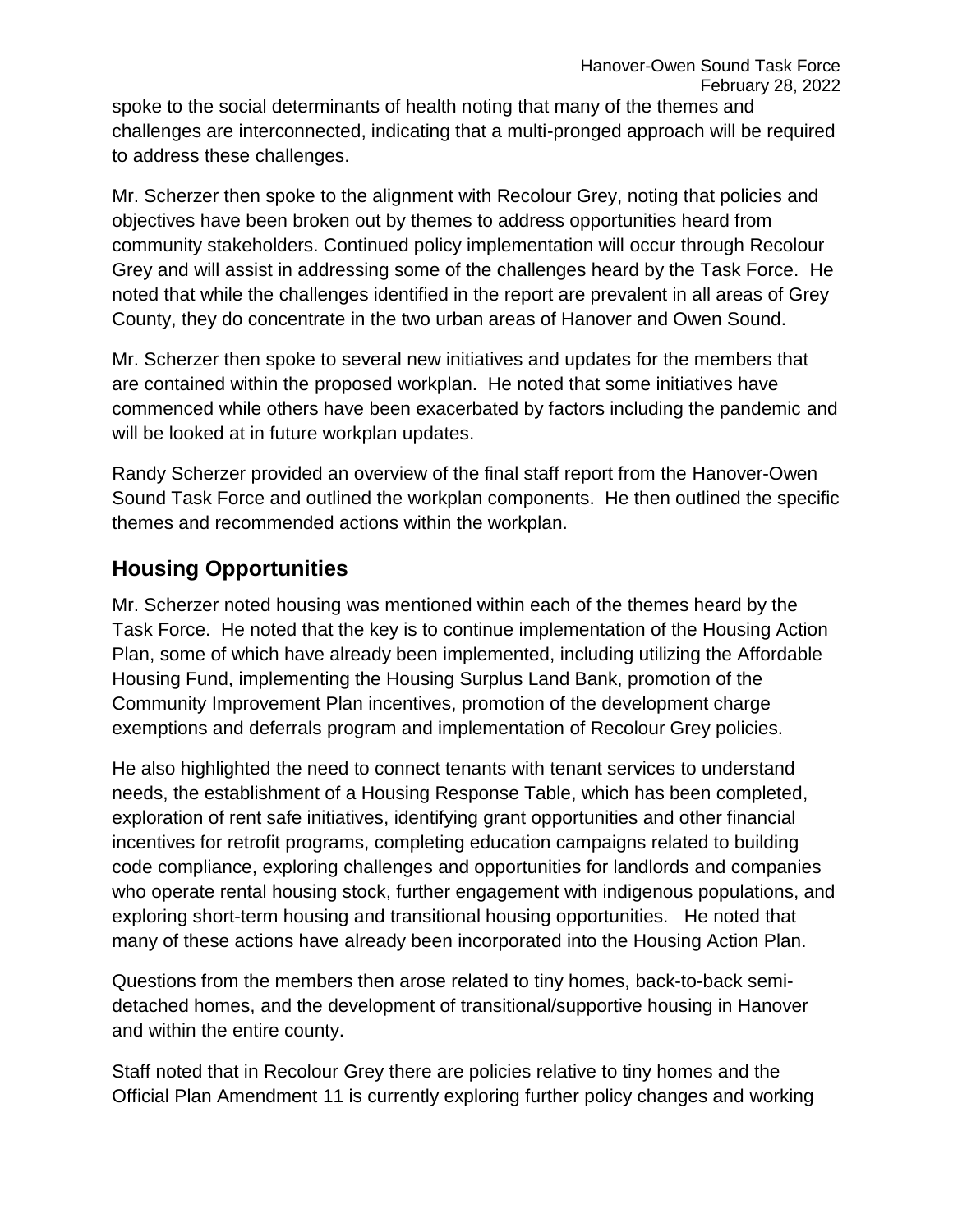with local municipalities to address this area and create further housing opportunities. Staff indicated that density opportunities and the ability to remove minimum square footage requirements to allow for smaller homes is part of ongoing discussion with the local municipalities. Staff noted that the challenge with supportive housing is finding supports for tenants.

#### **Poverty and Community Safety and Wellbeing Opportunities**

Mr. Scherzer noted the need for basic necessities such as food, housing, utility payment, transportation, and employment are often beyond the reach for people living on low-income. He noted that opportunities were identified relating to the importance of implementing the Community Safety and Well-being Plan (CSWBP) to assist in addressing some of these challenges. He also indicated that support from the Bruce Grey Poverty Task Force is critical in helping to reduce poverty in our communities.

The actions contained within the workplan related to this area include an increase in affordable housing supply, support to our community partners from the Bruce Grey and Information Sharing Collaborative (BGDISC), implementation of the CSWBP and continued support of the Poverty Task Force efforts. It was also noted that the actions within the Social Services theme and the Labour Force and Employment theme will also help to address some of the poverty related challenges.

#### **Mental Health and Addiction Opportunities**

Mr. Scherzer noted the direction from Warden Hick's inaugural address on the urgent response required related to mental health and addictions and specifically the recent formation of Grey County's Mental Health and Addiction Task Force. Mr. Scherzer indicated that people with a mental illness are twice as likely to have a substance abuse problem and those with a substance abuse problem are three times more likely to have mental health issues.

Mr. Scherzer then outlined the actions relative to mental health and addictions including continuing with the newly adopted protocol by Grey County Paramedic Services related to tracking opioid incidents to monitor trends, mapping existing mental health and addiction services in the area and identifying any gaps, exploring the creation of healthy and happy communities, implementation of the CSWBP, funding and resource allocation to add additional pediatric beds at Grey Bruce Health Services, resource sharing opportunities to support not-for-profits for program implementation and service delivery, and the call to actions contained in report SSR-CW-02-22 relative to mental health and addictions.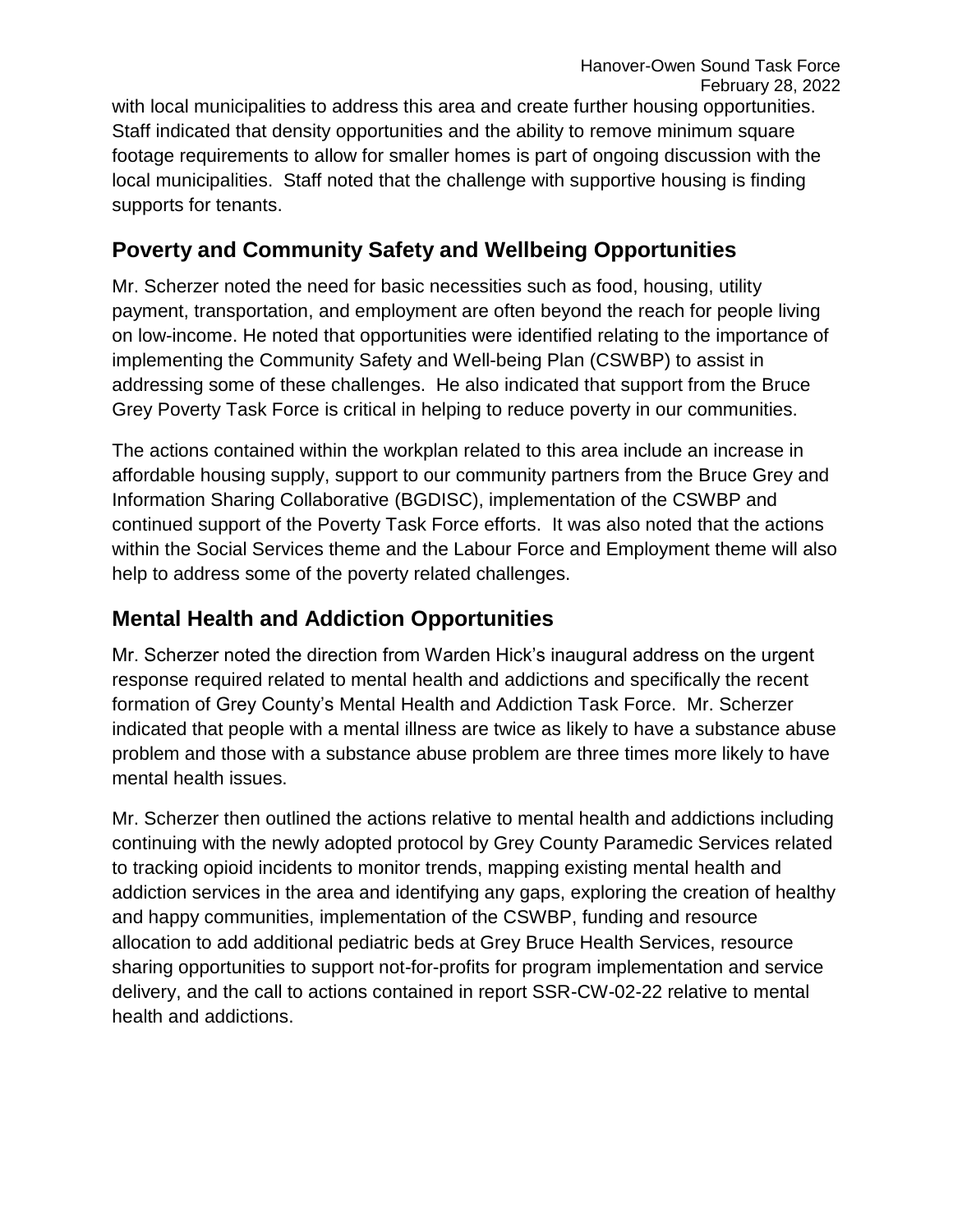#### **Social Services**

Mr. Scherzer highlighted the programs under the purview of Ontario Works, Children's Services, and the EarlyOn Centres. He also noted significant barriers to these programs including transportation, available addiction and mental health services, housing and reduction in emergency assistance programs offered through different levels of government during COVID-19.

Mr. Scherzer then outlined the actions for this theme including enhancing the awareness and promotion of registered Early Childhood Educators, improvement of data collection related to client needs, support for food literacy programming and support for local food programs, exploration of living wages/guaranteed income, establishment of a donation program for old phones, computers and tablets, and the creation of community hubs to allow clients to access several services in one spot. It was noted that Renewed Computers is working in partnership with Social Services on a repurpose program for electronics.

A question arose related to the data collection and potential improvements required. Staff noted that the data needs to be sorted through to determine what is relevant and helpful for supporting large groups in the community. It was also noted that relevant data is required to assist with funding opportunities and this is included as part of the workplan.

#### **Labour and Employment Opportunities**

Mr. Scherzer spoke to issues raised related to employment and labour in the area. He noted that the unemployment rate is lower in Grey County compared to the provincial average. He also indicated that employers are having difficulty filling positions at this time and employers have indicated that retaining staff is a concern. The importance of retaining and recruiting a skilled workforce was also highlighted.

Mr. Scherzer then identified the actions relative to employment and labour including identification of employment resources to assist employers with recruitment, connecting with businesses and focusing efforts on retention, understanding the movement patterns of people to allow the tailoring of marketing materials and outreach to attract newcomers, review of commuting patterns to support future policies and initiatives related to housing, transit and active transportation, and working with local school boards to ensure students have adequate information related to job opportunities, education and training.

Staff noted that the comparison of labour shortages between larger urban areas and Grey County is very similar. It was noted that other areas such as transportation and housing continue to contribute to labour shortages, specifically in rural areas.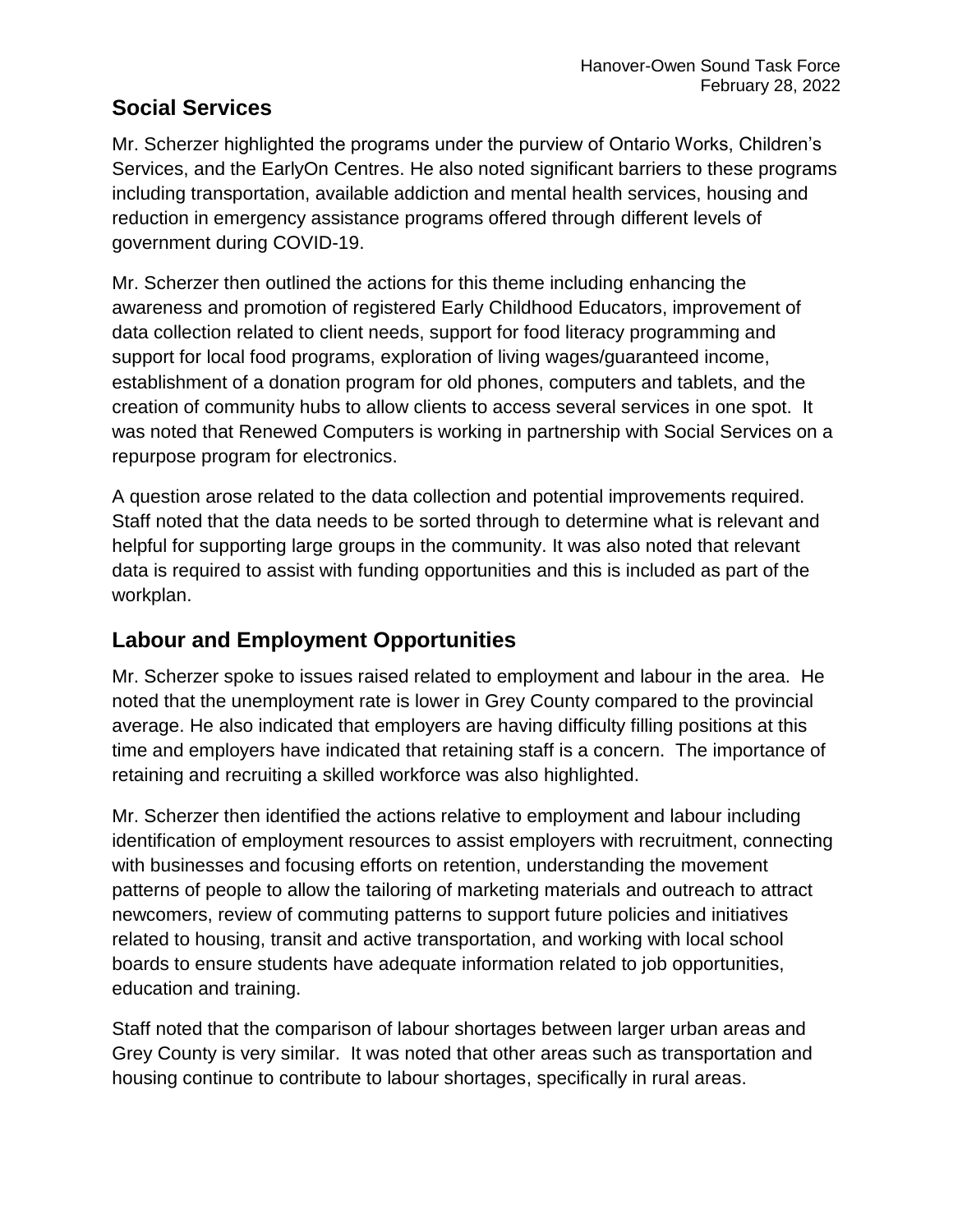#### **Youth and Senior Support Opportunities**

Under youth and senior support opportunities, Mr. Scherzer noted that 54% of Grey County's population is over 50 years of age, well above the provincial average. He stated that achieving an age-friendly community will address the eight dimensions contained in the community life profile outlined by the World Health Organization.

Mr. Scherzer then outlined the actions including the need for more local services for mental health and addiction for all ages, coordination of public transportation, enhanced data sharing with community stakeholders to better anticipate community needs and monitor trends, encourage local councillors to connect with senior advisory committees, identify recreational opportunities for those with enhanced mobility needs, promote good news stories through local media channels, and implementation of the Age-Friendly Community Strategy and Action Plan.

#### **Policing Opportunities**

Information on Hanover and Owen Sound police operations was then discussed. Mr. Scherzer noted the increase in the Crime Severity Index and call volumes over the past several years. He noted that there is a concentration of social services and support agencies in each area which bring more marginalized residents to these communities, often having several morbidities. It was noted that a Hanover mental health response team has been implemented, but on a part-time basis only currently. It is recommended that police services look at the recent Ontario Association Chiefs of Police initiative to implement call assistance relative to mental health.

The opportunities for action items relative to policing included a review of the court services funding model for the Superior Court in Owen Sound, examination of effective responses to mental health calls, adoption of best practices from surrounding jurisdictions that have a lower crime severity index, seek continued support for enhanced road safety, and further development to support proactive versus reactive crime prevention initiatives.

It was noted that the Grey County Farm Safety Association will continue to assist with the provision of reflective tape and lighting for buggies to increase visibility and safety on the roads.

#### **Planning and Development Opportunities**

Mr. Scherzer spoke to planning and development including supporting sustainable growth and development of settlement areas and the importance to the overall economic health of the region, planning for growth by ensuring an adequate land supply, as well as infrastructure and collaboration with all levels of government to ensure continued sustainability.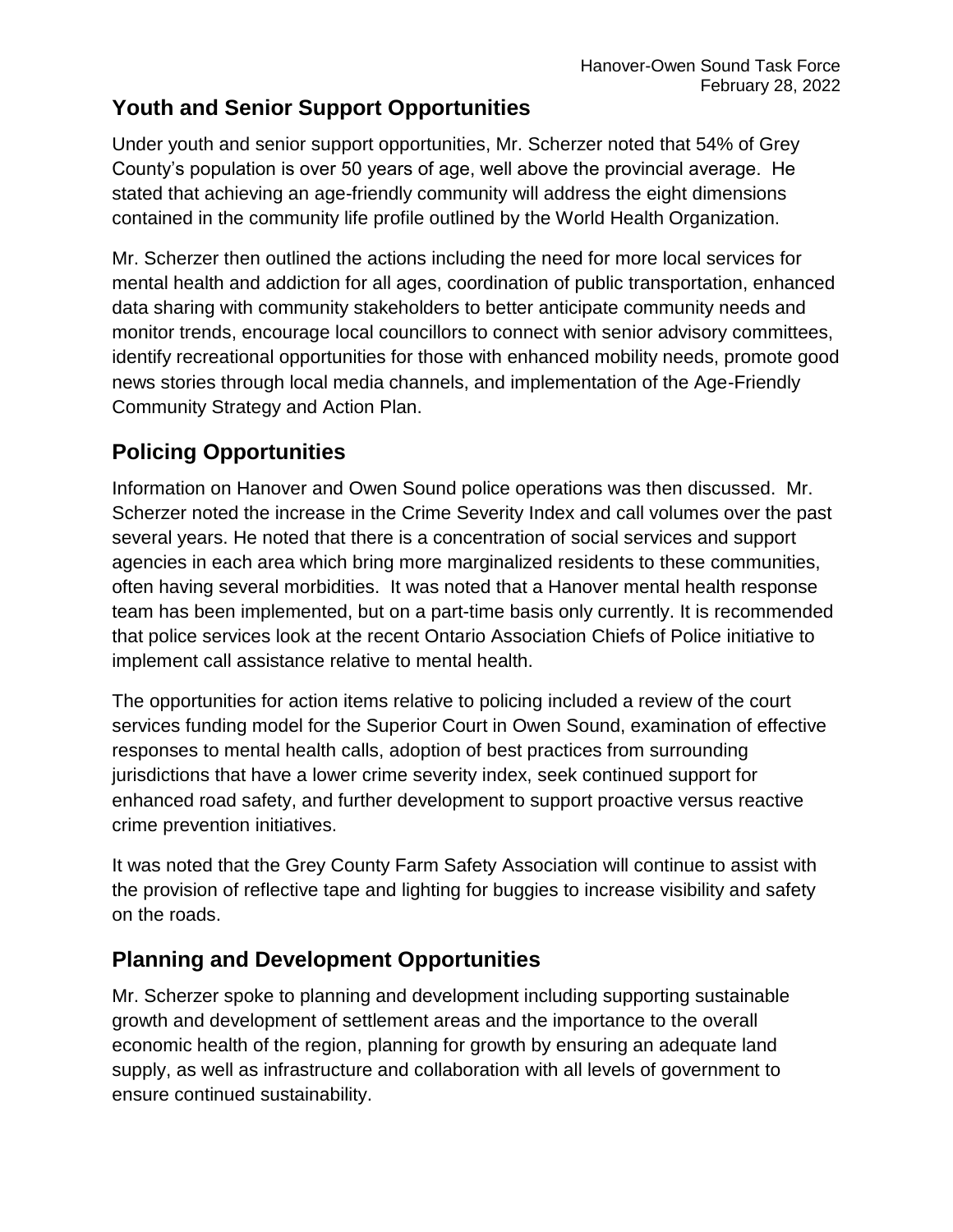The actions include the continued exploration and implementation of efficiencies related to planning processes, better integration of growth analysis into land use planning and infrastructure planning, continue to update planning documents and special studies to respond to the needs of the community, maintaining community character through new policies and design guidelines, collaboration between all levels of government and municipalities and ensuring the sufficient supply of designated lands within settlement areas to address projected population growth, collaborate to ensure a sufficient supply of industrial and employment lands are 'shovel-ready', and to continue to build relationships between the county, local municipalities and our indigenous communities through Truth and Reconciliation.

Discussion occurred on the maintenance of community character and housing options specifically around who defines this and how staff can ensure that they hear all sides while remaining within the boundaries of approved planning policies. Staff noted that urban design guidelines could help to support this, but there is a balancing act to ensure all sides are heard but noted that an increase in density and intensification will continue to inform more affordable/attainable housing development and communities may not be used to this change. Staff indicated there needs to be ongoing communication related to housing needs within our communities.

The importance of maintaining current policies and documents was cited to support ongoing housing opportunities. Staff noted that there is still some pushback from some residents on housing type development beyond the traditional housing. It was noted the importance of density development and the importance of creating a variety of housing types and challenges encountered by others already having gone through this, recognizing the irritants and reluctance by some and how to address these moving forward. Working with developers to ensure second units were roughed in the home when first being built is one such option to increase affordable/attainable housing within our communities. The land crisis in Hanover was also cited, noting that this is also a county issue and it does impact other areas of the County outside of Hanover.

#### **Transportation Opportunities**

Transportation was highlighted and the need for more transportation options was conveyed through the Recolour Grey consultations. Improving access to safe and affordable transportation options for residents is critical and a key determinant of health. Also identified was the continued support for the Grey Transit Route (GTR).

The actions identified under the area of transportation include connecting all transit providers through Grey/Bruce and exploring opportunities for resource sharing, identifying opportunities for not-for-profit programs to connect with public transit services, identifying gaps in public transit service delivery, collection of additional ridership data, exploring alternative service delivery models, publicize and market public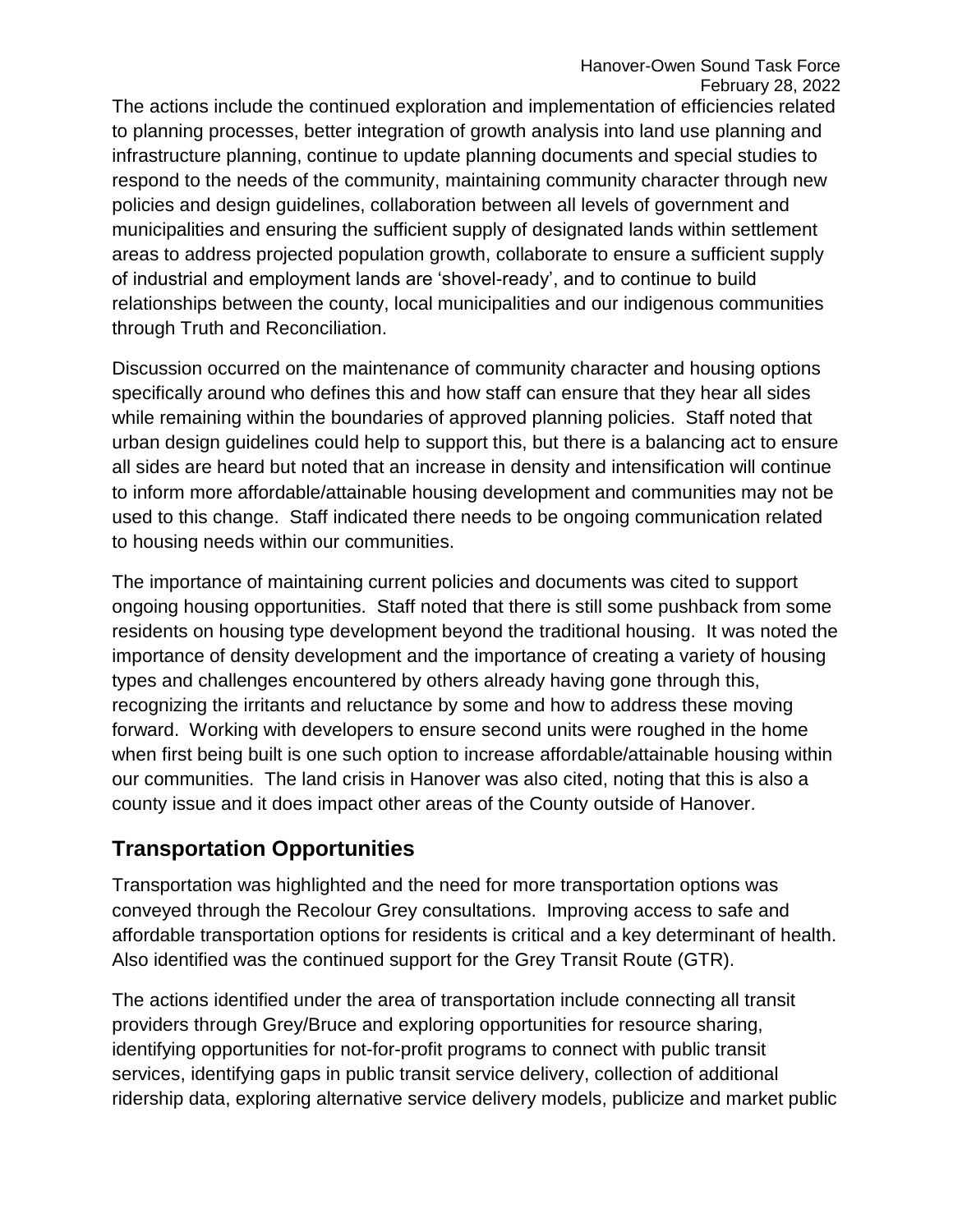#### **Next Steps**

Mr. Scherzer then provided the Task Force with an overview of the proposed workplan. He noted that each Director or department lead will include the items contained within the report into their respective departmental workplans. There will be a development of a Prioritization Workplan based on common alignments with the various plans and strategies already underway. Updates on these projects and new initiatives will be brought forward to Council through staff reports.

Chair O'Leary thanked the staff involved in the process of the Task Force, both at the County level and the local municipal staff from Hanover and Owen Sound.

Comments on the Prioritization Workplan development and the alignment with a strategic plan were identified. CAO Wingrove noted that the reports and workplan identified through various task forces will serve as the basis for the development of Grey County's next strategic plan over the next year.

Warden Hicks echoed the Chair's comments and noted the exemplary work contained within the workplan and congratulated staff.

HOSTF-01-22 Moved by: Warden Hicks Seconded by: Councillor Milne

**That Report PDR-HOSTF-08-22 regarding the Final Report and Workplan for the Hanover-Owen Sound Task Force be received; and**

**That the workplan and actions identified in the report be supported; and**

**That upon County Council's endorsement of the report and workplan, the Task Force be dissolved.** 

Carried

### Other Business

There was none. Chair O'Leary acknowledged the comments from Hanover relative to the land crisis. Warden Hicks noted that the County is heavily involved in these discussions.